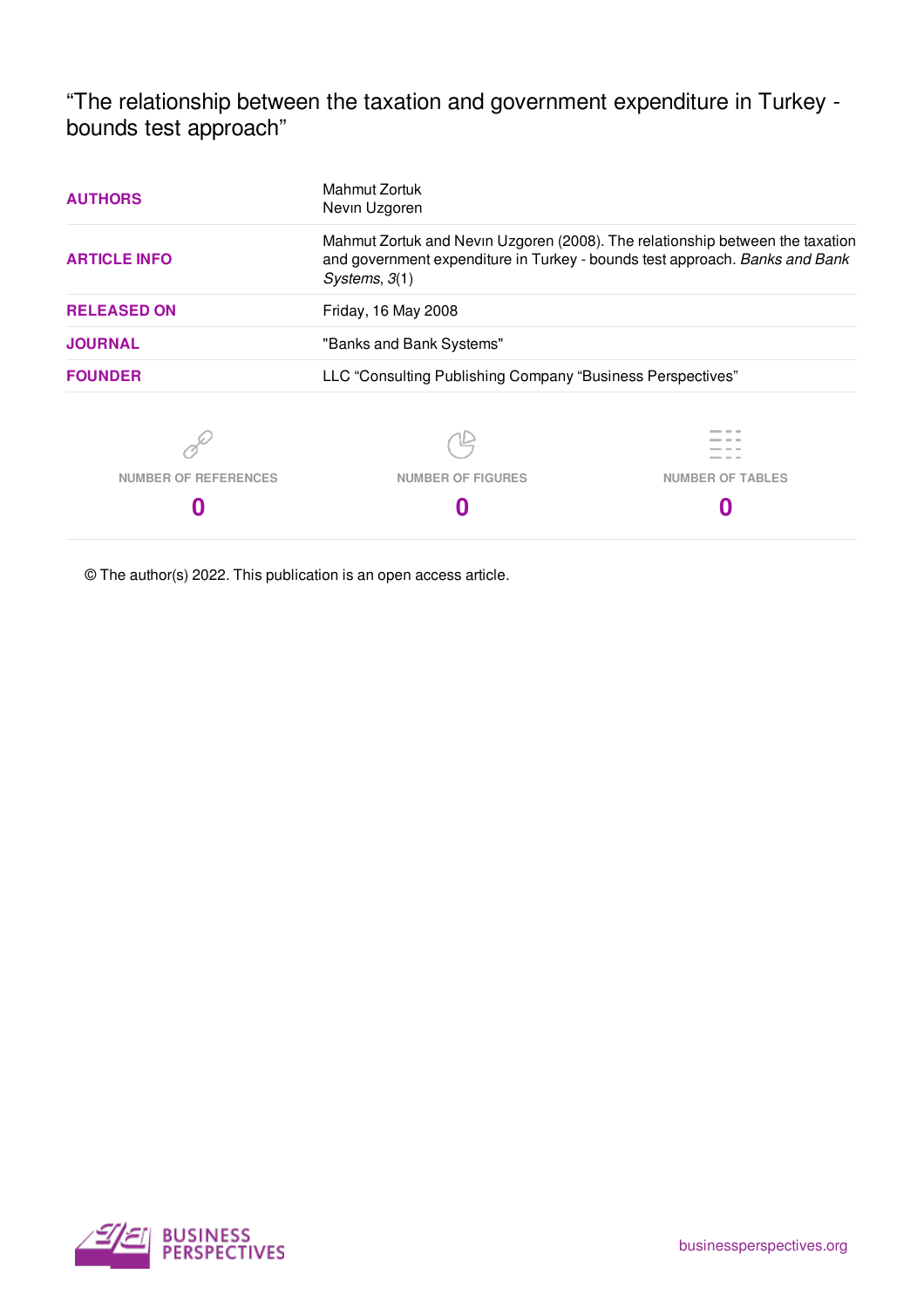## Mahmut Zortuk (Turkey), Nevın Uzgoren (Turkey)

# The relationship between the taxation and government expenditure in Turkey – bounds test approach

## Abstract

The aim of this study for Turkey, in which the observation values of real public expenditures and real tax income belonging to 1981-2004 period were used, is to search for the cointegration relation between these two variables. The results of this study, where bounds test analysis, which is a new technique in analysis of cointegration between variables, was used have shown a long-run and quite meaningful relationship between the two variables. This long-run relationship and the analysis results reached through this relationship mean that a sudden increase in public expenditures is financed with new taxes in Turkey.

**Keywords:** bounds test, cointegration, government expenditure, taxation. **JEL Classification:** C22, C51, E62, H21.

## Introduction i

In order to fulfil public services it is essential for the budgets adopted by the parliaments, which make it possible to collect public revenues and pay the expenditures, to be balanced (Kesik, 2008). If it is not balanced, i.e. if the government spends more than it derives revenues a budget deficit arises.

When the developing countries, including Turkey, are compared to the developed ones budget deficits are felt to be relatively more critical and to be different in quality besides their much heavier results in developing countries. Especially in those developing countries with low financial development levels, budget deficits are deemed to result from three reasons, namely: pressure of high expenditure, inadequacy of tax incomes, and low private savings (Egeli, 2008). Because of the policies applied in Turkey, the share of the private sector in expendable incomes decreases rapidly while total consumption share keeps the same, which in turn results in a decrease in private savings that has become the most important problem of the country economy so far. As a result, in order not to face any undesirable results, the people who apply the economic policy have to cut down expenditures better or increase tax incomes. However, for those countries that have a kind of atmosphere of election possibility all the time, like Turkey, a cut down of the public expenditures seems to be rather hard, so that increasing the taxes as the most important income item becomes very crucial (Alkin, 2008).

The concept of taxation, which has a long history, is the economic asset collected by the state from the citizens on obligatory basis in order to meet the expenses of the public services. In the countries where free market conditions are in use, the tax revenues constitute 90-95% of the total public revenues. The tax revenue is the largest

 $\overline{a}$ 

income resource used in Turkey for financing the public expenditures, the social and military expenditures, establishment of new public services and activation of public investments, budget and state economic enterprises' deficits (Ilhan, 2008).

For establishing prospective and effective policies it is essential to know the correlation between the public expenses and the tax revenue, which are two important factors on budget deficit. However, it is visible that there is no unique and certain hypothesis accepted in terms of economy for indication of some parameters and causality of the correlation between the two variables. In literature, there are four different hypotheses on the correlation between the public expenditure and tax revenue. They are briefly summarized as follows:

*H1: No correlation exists between tax and expenditure.*

*H2: Tax causes expenditure. On this topic there are two approaches in the literature, namely: "the positive causality from tax to expenditure" (Friedman approach) and "the negative causality from tax to expenditure" (Buchanan & Wagner approach).* 

*H3: Expenditure causes tax. Beneath this theory the idea that says "the state first spends than collects the tax" lies.*

*H4: Tax and expenses interact. This hypothesis puts forward the idea that the taxes and the expenditures change simultaneously (Sağbaş and Şen, 2003).* 

In spite of the large number of empirical studies all over the world searching for the causality between taxes and expenditures, the analysis results still reflect the same controversy. In other words, it is observed that the analysis results seem to be varying as for the country, the period of time chosen, or delay number. Some similar studies are given below.

<sup>i</sup>© Mahmut Zortuk, Nevın Uzgoren (2008).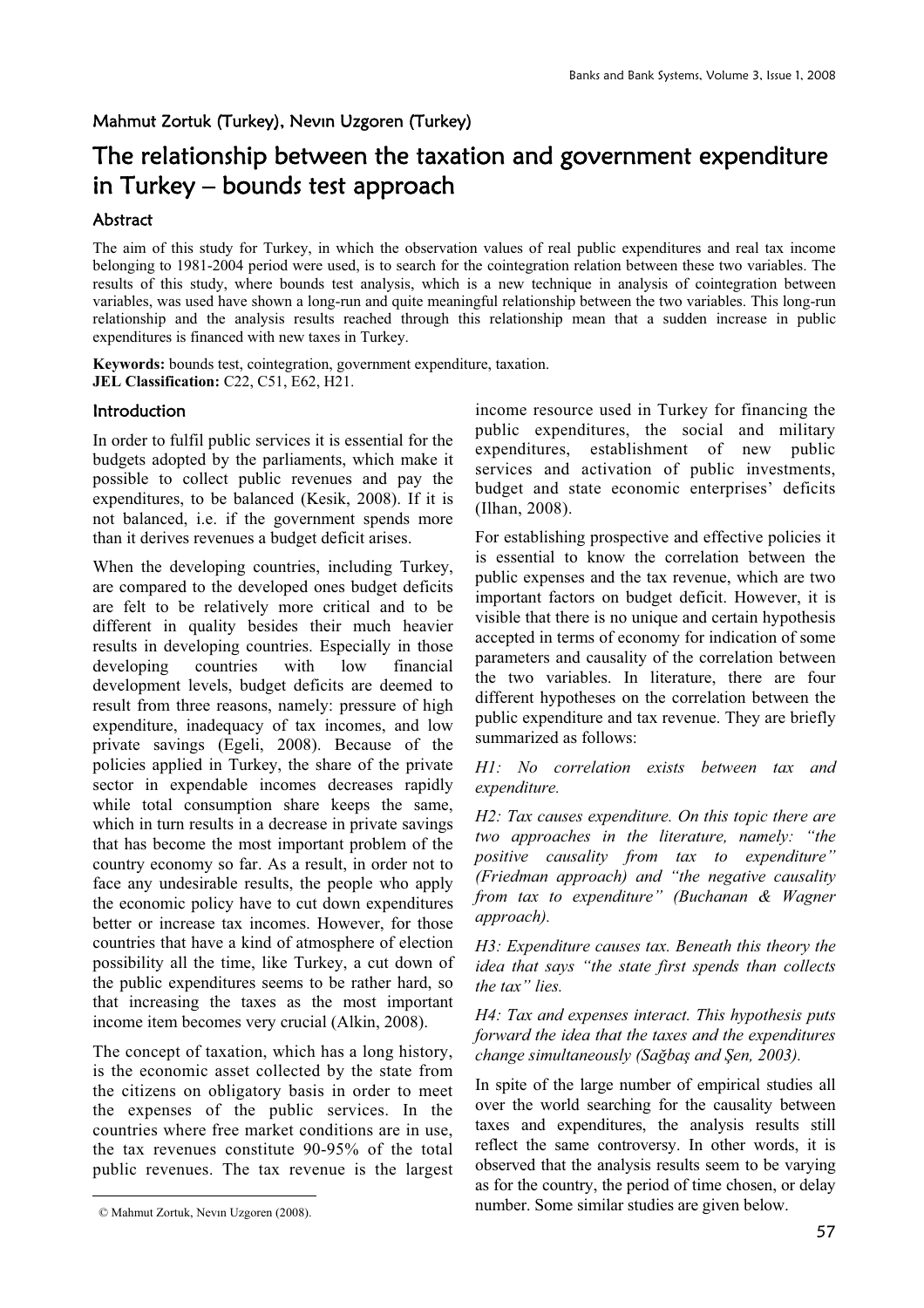Francisco G. Carneiro (2004), in his study has performed an applied research on the long-run correlation and the causality between public expenditure and revenue in Guinea-Bissau, which is a low income African country. The study realized using the annual data for the period of 1981-2002 has given a monodirectional causality from expenditures towards taxes.

Doi (1999), on the other hand, has inquired if Japan's financing system is central or not using the causality test. As a result of the study, it was established that there is a bidirectional causality between the expenditures and the revenues besides the fact that the local financing of Japan is directed under the control of the central governments and in line with the demands of the local governments or, in other words, it is not central.

Ghartey (2007) has expressed that there are five different opinions about the relationship between the expenses and the tax revenue, namely: i) Buchanan-Wagner's opinion, ii) Friedman's opinion, iii) Barro's opinion, iv) Simultaneous correlation, and v) Independent correlation. In this framework he analyzed the Jamaican economy in many aspects, using the 1960-2004 period data. As a result, it was stated that Wagner law is valid in Jamaica and thus taxes cause expenditures. Moreover, it was determined that public expenditure and tax revenues are independent in the short run, but when inflation and the population are included taxes slightly cause public expenditures in the long run.

Another study aimed at searching for the causality between the taxes and the expenditures was performed by Bradley T. Ewing and James E. Payne (1998). They have analyzed the relationship between the expenditures and revenues of five Latin American countries, namely: Chile (1954-1993), Columbia (1950-1993), Ecuador (1951-1994), Guatemala (1958-1994) and Paraguay (1958-1993), using annual data. In the study along with the Engle-Granger cointegration analyses, the Granger causality tests were applied for the five countries. In Chile and Paraguay bidirectional causality supporting the financial harmony hypothesis was found between the revenues and the expenditures. In accordance with this result it was deemed to be necessary for the financial authorities in Chile and Paraguay to cut down the expenditures and to try to increase revenues simultaneously in order to control the budget deficits. For Columbia, Ecuador and Guatemala monodirectional causality from revenues towards expenditures was determined. This means that the financial authorities should focus on tax adjustments to control the budget deficits and expenditures.

Besides, Singh and Sahni (1984), Von Furstenberg (1985), Belessiotis (1995), Manage and Marlow (1988), Blackley (1986) and also Ross and Pagne (1988) have their studies on the same topic, too  $(Sa\check{g}bas$  and Sen, 2003).

The literature study has revealed that a limited number of empirical studies were fulfilled aimed at finding out the causality of the correlation between the public expenditures and the tax revenues in Turkey. Two current studies are summarized below.

Durkaya and Ceylan (2007) in their study have searched for a kind of financial illusion by analyzing the causal relationships between the public expenditures and the subcomponents of the tax revenue. In the analysis where they used the annual time series data of the 1975-2004 period for Turkey's economy, the results revealed that there is monodirectional causality relationship from public expenditures to indirect tax revenues but between the indirect taxes and the public expenditures no causal relationship exists.

Günaydin (2004), using the quarterly data of 1987:1-2003:3, performed a study and found out that there is a long-run correlativity among public expenditures, public revenues, GNP and interest rates beside the monodirectional negative causality from tax revenues to the public expenditures.

Despite observing that the studies on the same topic have reached different findings, in this study analyses were performed under the assumption that while the other conditions are constant, the expenditures are the reason for the taxes. The most important reason for choosing this approach is that the enormous size of the unregistered economy in Turkey causes difficulties in collecting taxes over incomes. Especially the need for financing of the high public debts which rose from the economic crisis of 2001 has caused an increase in indirect taxes collected as for consumption (value added tax, private consumption tax). These problems experienced in public financing have caused in turn a change in taxation system. The study by Durkaya and Ceylan (2007) supports this idea, too. In this context, the aim of this study is to examine the bounds test approach which is a new technique in cointegration analysis under the assumption that expenditures cause new taxes. Within this framework, first the qualities of the model and the data set to be employed in analysis are listed in section 1. In section 2 the theoretical framework of the bounds test approach is explained, and in section 3 the analysis results are given.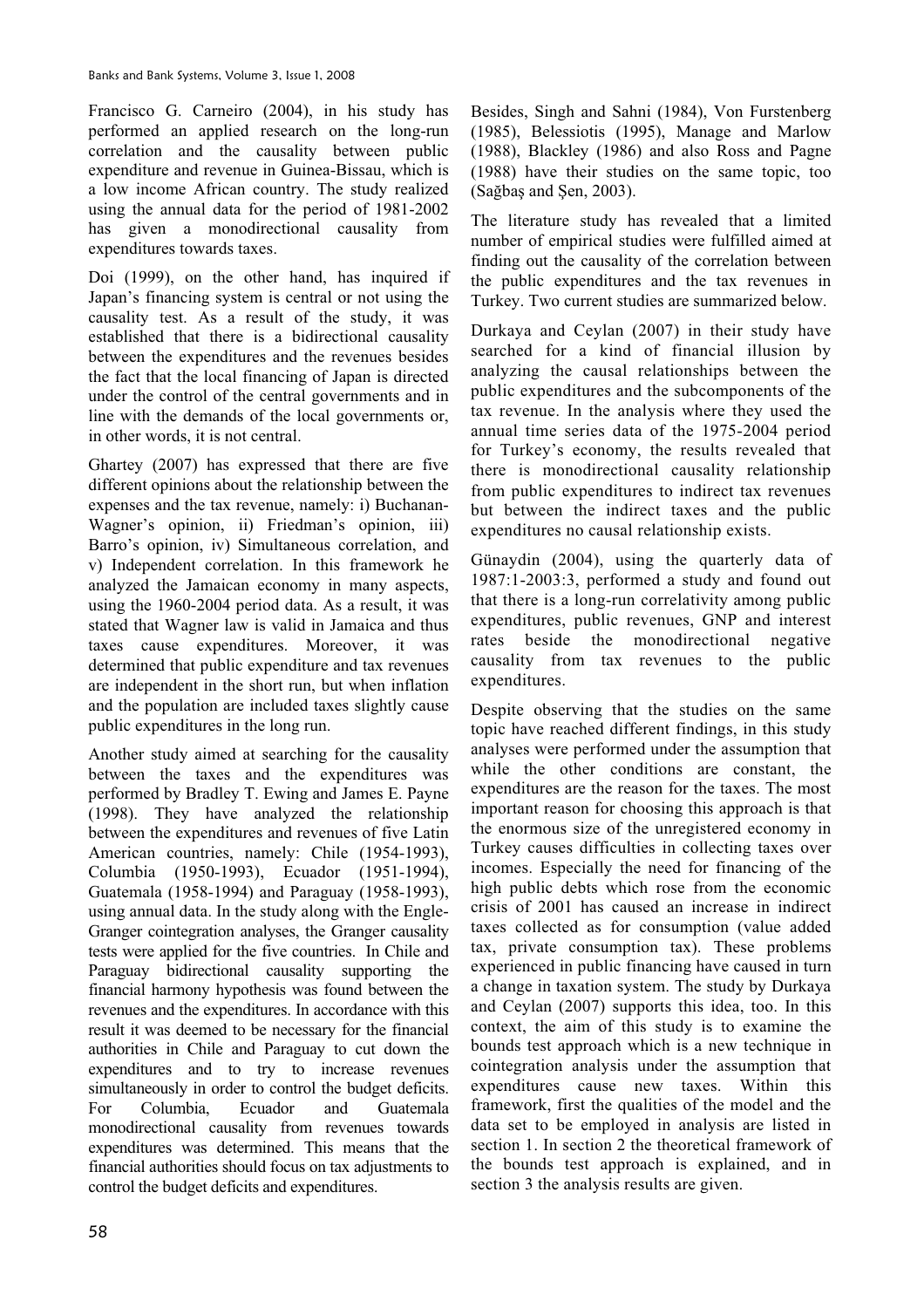#### 1. Model specification and data set

**1.1. Model specification.** In the researches on the causality between taxes and expenditures, the factors causing increases or decreases of expenditures and taxes generally are not taken into consideration, under the assumption that 'the other variables are constant' only the way the taxes and the expenditures affect each other is taken as the research topic (Sagbas and Sen, 2003). In this study the functional form used to predict the long-run relationship between tax revenues and public expenditures can be demonstrated as follows:

$$
RTAX_t = f(RGSP_t),\tag{1}
$$

where *t* represents the time, *RTAX* is the real tax revenues, and *RGSP* is the real public expenditures. However, because it facilitates interpreting the flexibilities in analysis the logarithmic linear model given below is going to be used:

$$
lnRTAX_t = \alpha_0 + \alpha_1 lnRGSP_t + u_t, \qquad (2)
$$

where  $u_t$  represents the error term supposed to supply classical assumptions, *ln* is natural logarithmic conversion,  $\alpha_1$  is the flexibility of the real public expenditures. From the correlation between tax incomes and public expenditures it is possible to expect the  $\alpha_0$  and  $\alpha_1$  flexibilities to be positive. Because an increase in public expenditures would cause the taxes to increase and even in the absence of the public expenditures the state would still collect taxes.

**1.2. Data set.** In Turkey, since the year 1980, different approaches in terms of economic policies have been popular. In financing of the budget deficits, the policy of taking on debts has been preferred instead of tax policy. However, the change in the policy to this end did not create a desirable result (Kesik, 2008). Consequently, the rapid increase in the public expenditures and the tax revenue which cannot accompany has caused the public deficits grow larger. The negligence in taking adequate measures about increase and management of public revenues has caused the problem become more critical (Yalınpala, 2008). For that reason for the related analyses the annual data of 1981-2004 period, when different economy policies had been applied, were preferred. The data belonging to the concerned variables were taken from The Turkish Statistical Institute's (TÜİK) web-site of Statistical indicators and have been converted into real with the prices of  $1981<sup>1</sup>$ . Table 1 reports Phillips-Perron (Phillips and Perron, 1988) and Augmented Dickey

Fuller tests (Dickey and Fuller, 1981) of government spending (GSP) and taxation (TAX) based on level, log differenced. Lag lengths are determined with Schwartz Information Criteria. Series are not stationary at *I*(0) while stationary at *I*(1) based on both Phillips-Perron and Augmented Dickey Fuller unit root tests at the 1% and 10% significance levels.

Table 1. Unit root test results

|               | ADF test |                      | PP tesr  |                       |
|---------------|----------|----------------------|----------|-----------------------|
|               | Level    | First<br>difference  | Level    | First<br>difference   |
| Variables     | I(0)     | I(1)                 | I(0)     | I(1)                  |
| <b>InRTAX</b> | $-2.237$ | $6.235$ <sup>*</sup> | $-2.338$ | $-6.303$ <sup>*</sup> |
| <b>InRGSP</b> | $-3.209$ | $-3.426"$            | 3.209    | $-6.445$ <sup>*</sup> |

Note: \*,\*\* denote statistical significance at the 1% level and 10% level respectively.

## 2. Econometric methodology

To implement the bounds test let us define a vector of two variables,  $z_t$ , where  $z_t = (y_t, x_t)$ ,  $y_t$  is the dependent variable, and  $x_t$  is a vector of regressors. The data generating process of  $z_t$  is a *p*-order vector autoregression. For cointegration analysis it is essential that  $\Delta y_t$  be modelled as a conditional error correction model (CECM):

$$
\Delta y_t = c_0 + \pi_{yy} y_{t-1} + \pi_{yx, x} x_{t-1} + + \sum_{i=1}^p \theta_i \Delta y_{t-i} + \sum_{j=0}^q \phi_j' \Delta x_{t-j} + \theta \omega_t + \mu_t
$$
\n(4)

where  $\pi_{yy}$  and  $\pi_{yx}$  are long-run multipliers,  $c_o$  is the constant, and  $\omega_t$  is a vector of exogenous components, e.g. dummy variables. Lagged values of  $\Delta y_t$  and current and lagged values of  $\Delta x_t$  are used to model the short-run dynamic structure, and  $\mu_t$  is error term. The bounds testing procedure for the absence of any level relationship between  $y_t$  and  $x_t$  is through exclusion of the lagged levels variables  $y_{t-1}$ and  $x_{t-1}$  in Equation (4). It follows, then, that our test for the absence of a conditional level relationship between  $y_t$  and  $x_t$  entails the following null and alternative hypotheses:

*H*<sub>0</sub>: 
$$
\pi_{yy} = 0
$$
,  $\pi_{yx} = 0'$ ,  
\n*H*<sub>1</sub>:  $\pi_{yy} \neq 0$ ,  $\pi_{yx.x} \neq 0'$  or  $\pi_{yy} \neq 0$ ,  
\n $\pi_{yx.x} = 0'$  or  $\pi_{yy} = 0$ ,  $\pi_{yx.x} \neq 0'$ .

Pesaran et al. (2001) generated two sets of critical values assuming that both regressors are I(1) and both are I(0). While the critical values are reported in Pesaran and Pesaran (1997) and Pesaran et al. (2001), they are generated for sample sizes of 500 observations and 1000 observations and 20 000 and

 $\overline{a}$ <sup>1</sup> The model is estimated using the MICROFIT program which is specifically designed for conducting the bounds test for cointegration and the ARDL estimation of the long-run and short-run elasticities.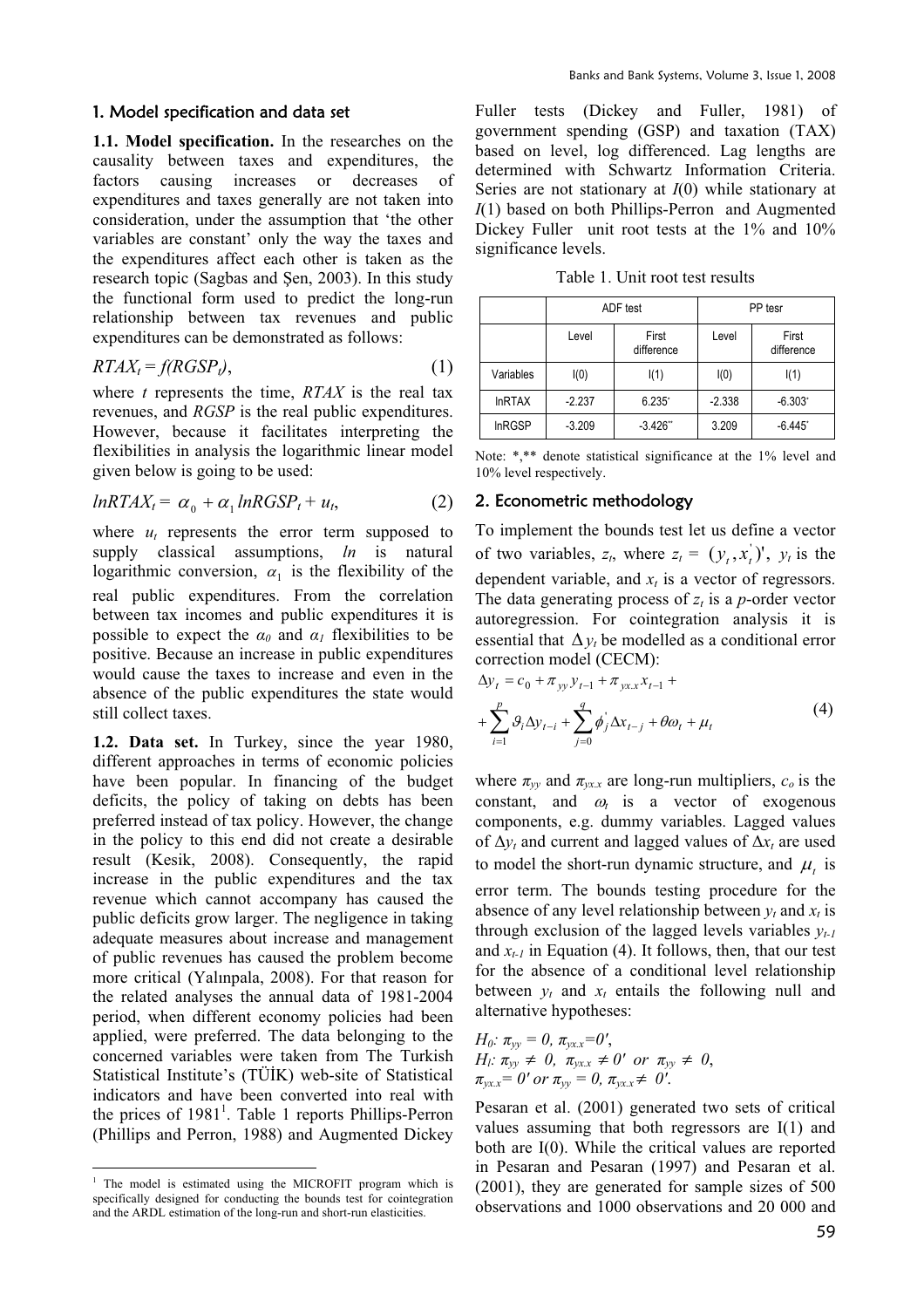40 000 replications, respectively. The F Statistic that has a non-standart distiribution, depends upon: (i) whether the ARDL model contains an intercept and/or a trend, (ii) the number of regressors, (iii) whether variables included in the ARDL model are  $I(0)$  or  $I(1)$ . If the calculated F statistic is higher than the upper critical value,  $I(1)$ , the null hypothesis of no long-run relationship can be rejected without knowing the order of integration of the regressors. Alternatively, if calculated F statistic is smaller than the lower critical value,  $I(0)$ , the null hypothesis is accepted without knowing the order of integration of the regressors. When the test statistic falls inside the upper and lower critical value, a conclusive inference cannot be made. Then, we must know the order of integration of variables, I(d), for any conclusion can be drawn.

There are different advantages of the bounds testing approach that motivates us in our work. This procedure can be applied to models irrespective of whether the variables are  $I(0)$  or  $I(1)$ . This is unlike other popular cointegration techniques such as the Engle Granger (1987), Johansen and Juselius (1990) and, which require pre-testing the variables to determine their order of integration (Pesaran and Pesaran, 1997).

The other advantage of bounds testing for this work consists in the fact that the method can be applied in case when data set is of small sample sizes, such as in the present study. Narayan (2005b) shows that the bounds testing approach to cointegration is popular in small samples.

In addition to these advantages the bounds test, the Engle-Granger Method, the Unrestricted Error Correction Model do not push the short-run dynamics into the residual terms. Thus, the ARDL approach, because it draws upon the Unrestricted Error Correction Model has better statistical properties than the Engle-Granger cointegration test (Banerjee et al., 1998).

### 3. Empirical results

This section reports the empirical results. We begin with an account of the results on the cointegration test. The calculated *F*-statistic along with the critical values are reported in Table 2. The calculated *F*statistic (Wald test) is necessary for testing the presence of cointegration relation among the variables of function (2). When real taxation is the dependent variable, the calculated *F*-statistic is  $F_{\text{RTAX}}(\text{RTAX}|\text{RGSP}) = 9.7327$ . This value is higher than the upper bound critical value of 7.84 at the 1% level. The result suggests that the null hypothesis of no long-run relationship can be rejected.

Table 2. Cointegration test results. Critical value bounds of the F-statistic: Unrested intercepts and no trends

|                                                                           | 90% level |      | 95% level |      | 99% level |      |
|---------------------------------------------------------------------------|-----------|------|-----------|------|-----------|------|
| k                                                                         | I(0)      | I(1) | I(0)      | I(1) | I(0)      | I(1) |
|                                                                           | 4.04      | 4.78 | 4.94      | 5.73 | 6.84      | 7.84 |
| <b>Calculated F-statistic</b><br>FRTAX(RTAX) RGSP)<br>9.7327 (Prob 0.002) |           |      |           |      |           |      |

Note: The critical values are extracted from Pesaran et al. (2001). Table CI(iii) Case III and k: the number of explanatory variables.

In this context, a significant long-run cointegration relationship was established, equation (2) was estimated using the following ARDL (*p*, *q*) specification:

$$
\ln RTAX_{t} = \alpha_{0} + \sum_{i=1}^{p} \alpha_{1} \ln RTAX_{t-i} + \sum_{i=0}^{q} \alpha_{2} \ln RGSP_{t-i} + \mu_{t}
$$
\n(5)

A maximum of 2 lags was used for the model. The estimated model presented here is based on the Schwarz Bayesian Criterion. The long-run and short-run results are presented in Tables 3 and 4, respectively. The results show that government spending has a positive impact on taxation in the short run and in the long run; however, this relationship is statistically significant at the 1% level. In the short run and longn run, other things be equal, a 1% increase in government spending will increase taxation by around 0.79% and 0.84%, respectively.

Table 3. Long-run results. Dependent variable: lnRTAX

| <b>Explanatory variables</b> | Coefficient | t-statistics |
|------------------------------|-------------|--------------|
| InRGSP <sub>t</sub>          | 0.8451      | 30.129       |
|                              | $0.7869^*$  | 3.415        |

Note: \* denotes statistical significance at the 1% level.

Table 4. Short-run results. Dependent variable:  $\Lambda$ InRTAX

| Regressors          | Coefficient           | t-statistics |
|---------------------|-----------------------|--------------|
| InRGSP <sub>t</sub> | $0.7971$ <sup>*</sup> | 6.0909       |
| Сt                  | $0.7422^*$            | $-3.095$     |
| $ECMt-1$            | $-0.9432$             | $-6.277$     |

Note: \* denotes statistical significance at the 1% level.

The error correction model was also estimated within the ARDL framework. The results for the 1981-2004 period show that the error correction term  $ECM_{t-1}$  is negative, indicating that the feedback mechanism is very effective in Turkey in stabilizing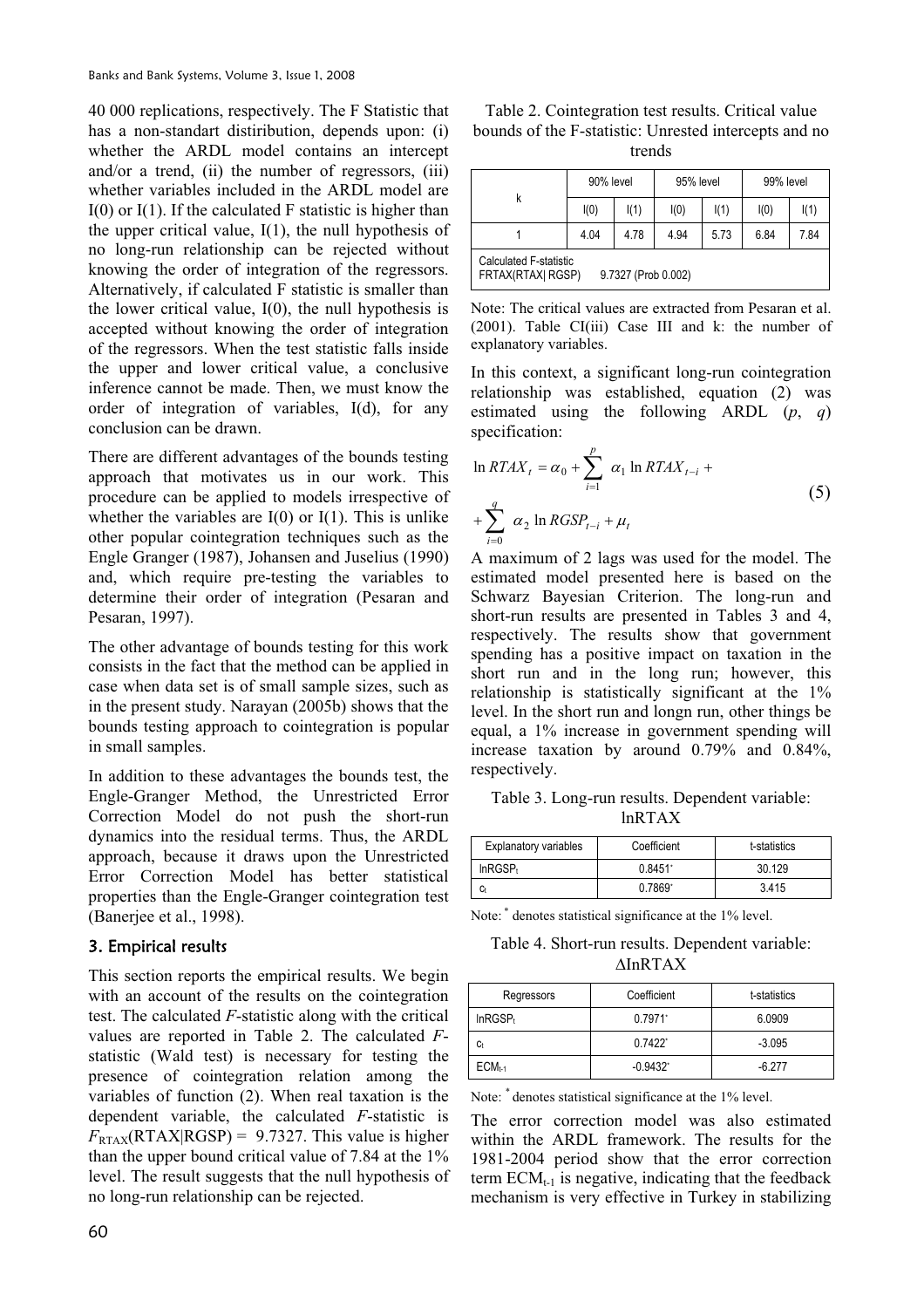Turkey's external imbalances. In other words, convergence to long-run equilibrium after a shock to government spending is instantaneous for taxation in Turkey. The  $ECM_{t-1}$  is strong over the 1981-2004 period, taking the value of -0.94, suggesting that a deviation from the long-run equilibrium level of tax in one year is corrected by about 94 percent in the next year.

Table 5. Diagnostics test results

| $^{-2}$<br>R      | 0.6409               |
|-------------------|----------------------|
| σ                 | 0.0829               |
| $X^2$ Auto $(2)$  | 0.4578 (Prob: 0.49)  |
| $X^2$ Norm (2)    | 1.2773 (Prob: 0.528) |
| $X^2$ ARCH $(2)$  | 1.5391 (Prob: 0.215) |
| $X^2$ RESET $(2)$ | 0.2448 (Prob: 0.62)  |

Table 5 was subjected to a number of diagnostic tests, including test of autocorrelation, normality and heteroskedasticity in the error stability term. We found no evidence of autocorrelation in the disturbance of the error term. The estimated model passes the Jarque-Berra normality tests, suggesting that the errors are normally distributed and the Ramsey-Reset test indicates that the model is correctly specified while according to the ARCH test, there is no problem of heteroskedasticity.



**References** 

1. İlhan, G., "Vergi Ödemeyi Etkileyen Ekonomik Faktörler", www.akademikbakis.org (17.01.2008).

- 2. Kesik, A., "Bütçe Yönetimi ile Borç Yönetiminin Ayrılmasının Konsolide Bütçeye Yansımaları", www.portal1.sgb.gov.tr/calismalar/yayinlar/md/md143/ahmetkesik.pdf (17.01.2008).
- 3. Sağbaş, İ. & Şen, H. Vergi Gelirleri ile Kamu Harcamaları Arasındaki Nedensellik İlişkisi: Literatüre Bir Bakış//Vergi Dünyası, 2003. – №22. – pp. 137-144, 258.
- 4. Günaydın, İ. Vergi-Harcama Tartışması: Türkiye Örneği //Doğuş Üniversitesi Dergisi, 2004. №5 (2). pp. 163-181.

On the other hand, the test for parameter stability is crucial in the case of Turkey, because Turkey has experienced several domestic shocks, such as coups in 1994 and 2001 devaluations. Cusum and Cusum of Squares tests proposed by Brown et al. (1975) are used in testing for constancy of the long-run parameters. As seen from Figure 1, Cusum and Cusum of Squares tests statistics are inside the 95% confidence interval. This result shows that applied Cusum and Cusum of Squares tests clearly indicate stability of the estimated parameters of the CECM during the sample period.

## **Conclusions**

In this research paper, we used the bounds testing approach to cointegration to investigate the relationship between government spending and taxation for Turkey, by using data from Turkish economy for the 1981-2004 period.

The results indicate that there is a long-run equilibrium relationship between the variables. Our main findings are as follows: In the short run and long run, other things be equal, a 1% increase in government spending will increase taxation by around 0.79% and 0.84%, respectively. The shortrun and long-run government spending has a positive impact on taxation, however, this relationship is statistically significant at the 1% level. These results reveal that Turkey, as a developing country, finances the increases in its public expenditures with new taxes, which complies with economic theory. The fact that the constant term has been found to be statistically meaningful and with a positive value, means that on long-run and short-run bases while the other variables are stationary even though there is no increase in the public expenses by around 0.78% and 0.74% respectively, increase for the taxes would occur. In this case it is clear that this situation stems from the taxes collected by the state in order to fulfil its obligatory activities, which is observed to be in line with the theory, too. In addition, the  $ECM_{t-1}$  is strong over the 1981-2004 period, taking the value of -0.94, suggesting that a deviation from the long-run equilibrium level of tax in one year is corrected by about 94 percent in the next year.